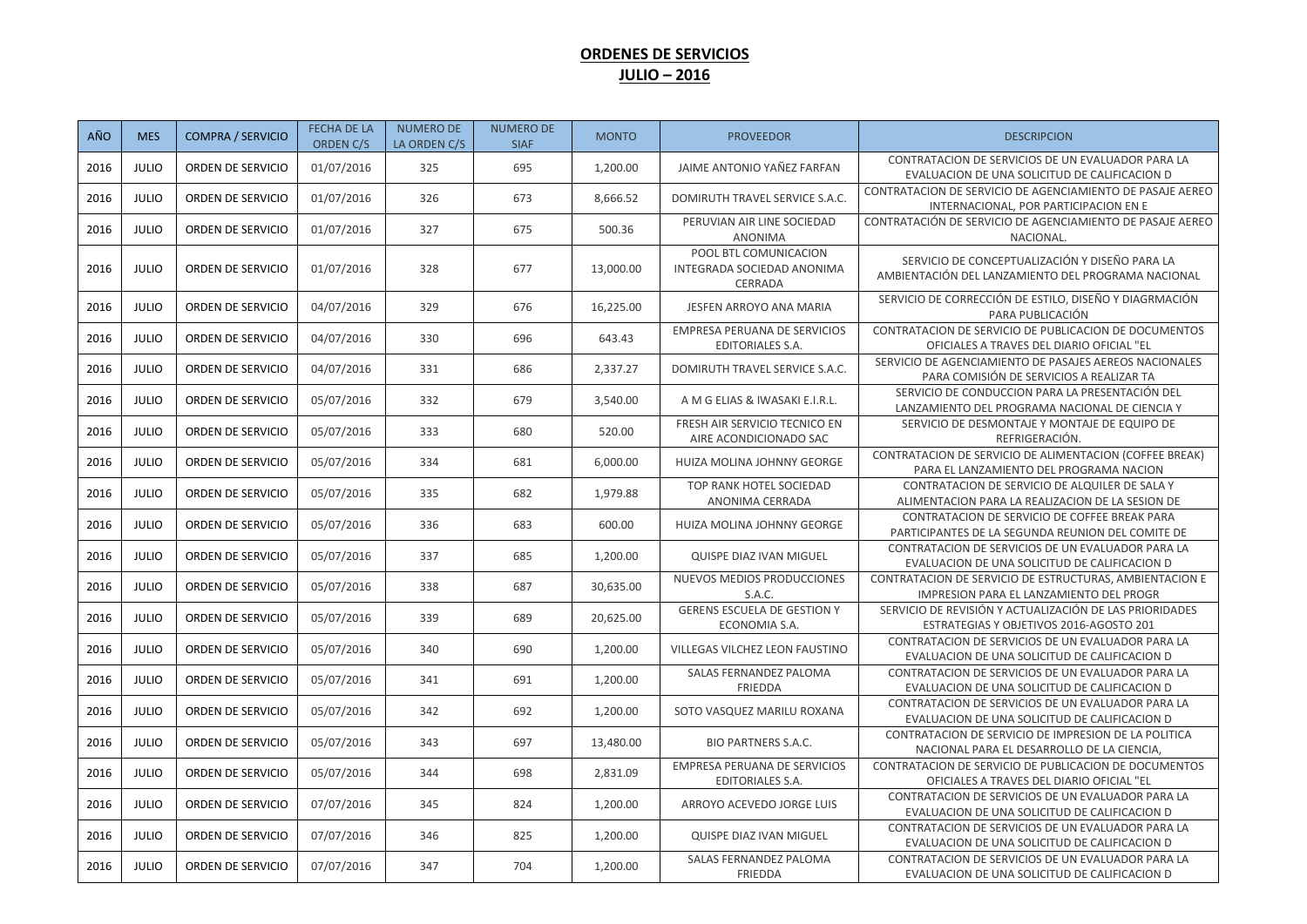| 2016 | JULIO        | ORDEN DE SERVICIO | 07/07/2016 | 348 | 705 | 1,200.00  | VILLEGAS VILCHEZ LEON FAUSTINO                                 | CONTRATACION DE SERVICIOS DE UN EVALUADOR PARA LA<br>EVALUACION DE UNA SOLICITUD DE CALIFICACION D |
|------|--------------|-------------------|------------|-----|-----|-----------|----------------------------------------------------------------|----------------------------------------------------------------------------------------------------|
| 2016 | <b>JULIO</b> | ORDEN DE SERVICIO | 07/07/2016 | 349 | 706 | 1,200.00  | SOTO VASQUEZ MARILU ROXANA                                     | CONTRATACION DE SERVICIOS DE UN EVALUADOR PARA LA<br>EVALUACION DE UNA SOLICITUD DE CALIFICACION D |
| 2016 | <b>JULIO</b> | ORDEN DE SERVICIO | 07/07/2016 | 350 | 707 | 1,200.00  | SALAS FERNANDEZ PALOMA<br>FRIEDDA                              | CONTRATACION DE SERVICIOS DE UN EVALUADOR PARA LA<br>EVALUACION DE UNA SOLICITUD DE CALIFICACION D |
| 2016 | <b>JULIO</b> | ORDEN DE SERVICIO | 07/07/2016 | 351 | 708 | 1,200.00  | SOTO VASQUEZ MARILU ROXANA                                     | CONTRATACION DE SERVICIOS DE UN EVALUADOR PARA LA<br>EVALUACION DE UNA SOLICITUD DE CALIFICACION D |
| 2016 | <b>JULIO</b> | ORDEN DE SERVICIO | 07/07/2016 | 352 | 709 | 1,200.00  | VILLEGAS VILCHEZ LEON FAUSTINO                                 | CONTRATACION DE SERVICIOS DE UN EVALUADOR PARA LA<br>EVALUACION DE UNA SOLICITUD DE CALIFICACION D |
| 2016 | <b>JULIO</b> | ORDEN DE SERVICIO | 07/07/2016 | 353 | 710 | 2,230.90  | PERUVIAN AIR LINE SOCIEDAD<br>ANONIMA                          | SERVICIO DE AGENCIAMIENTO DE PASAJES AEREOS NACIONALES                                             |
| 2016 | <b>JULIO</b> | ORDEN DE SERVICIO | 11/07/2016 | 354 | 734 | 1,200.00  | JAIME A. YAÑEZ FARFAN                                          | CONTRATACION DE SERVICIOS DE UN EVALUADOR PARA LA<br>EVALUACION DE UNA SOLICITUD DE CALIFICACION D |
| 2016 | <b>JULIO</b> | ORDEN DE SERVICIO | 11/07/2016 | 355 | 717 | 11,800.00 | <b>VEGAS GUERRERO CARMEN INES</b>                              | SERVICIO ESPECIALIZADO PARA ELABORACIÓN DE PROPUESTA<br>NORMATIVA PARA LA FISCALIZACIÓN POSTERIOR  |
| 2016 | <b>JULIO</b> | ORDEN DE SERVICIO | 11/07/2016 | 356 | 722 | 2,000.00  | <b>TOSCANOS MOVING SOCIEDAD</b><br>ANONIMA CERRADA             | SERVICIO DE TRANSPORTE PARA EL TRASLADO DE BIENES Y EQUIPOS<br>PARA LA EXPOSICIÓN MUSEOGRAFICA ITI |
| 2016 | <b>JULIO</b> | ORDEN DE SERVICIO | 12/07/2016 | 357 | 721 | 20,480.69 | GRAFICA BIBLOS S.A.                                            | CONTRATACION DE SERVICIO DE IMPRESION DE PUBLICACION<br>SOBRE LOGROS DE LA GESTION 2012 - 2016 DE  |
| 2016 | <b>JULIO</b> | ORDEN DE SERVICIO | 13/07/2016 | 359 | 723 | 1,200.00  | FLORES CORTEZ DAISY YESENIA                                    | SERVICIO DE EVALUADORES PARA LA CALIFICACIÓN DE 02<br>SOLICITUDES DE PROYECTO DE INNOVACIÓN TECNOL |
| 2016 | <b>JULIO</b> | ORDEN DE SERVICIO | 13/07/2016 | 360 | 724 | 1,200.00  | FIGUEROA SALVADOR LINDER<br><b>JUANITO</b>                     | SERVICIO DE EVALUADORES PARA LA CALIFICACIÓN DE 02<br>SOLICITUDES DE PROYECTO DE INNOVACIÓN TECNOL |
| 2016 | <b>JULIO</b> | ORDEN DE SERVICIO | 13/07/2016 | 361 | 725 | 1,200.00  | NIETO MONTESINOS RITA<br><b>MILAGROS</b>                       | SERVICIO DE EVALUADORES PARA LA CALIFICACIÓN DE 02<br>SOLICITUDES DE PROYECTO DE INNOVACIÓN TECNOL |
| 2016 | <b>JULIO</b> | ORDEN DE SERVICIO | 14/07/2016 | 362 | 735 | 428.95    | EMPRESA PERUANA DE SERVICIOS<br><b>EDITORIALES S.A.</b>        | CONTRATACION DE SERVICIO DE PUBLICACION DE DOCUMENTOS<br>OFICIALES A TRAVES DEL DIARIO OFICIAL "EL |
| 2016 | <b>JULIO</b> | ORDEN DE SERVICIO | 14/07/2016 | 363 | 730 | 31,000.00 | INVERSIONES NACIONALES DE<br><b>TURISMO SA</b>                 | CONTRATACION DE SERVICIO DE ALQUILER DE LOCAL Y<br>ALIMENTACION (COFFEE BREAK) PARA LA ORGANIZACIO |
| 2016 | <b>JULIO</b> | ORDEN DE SERVICIO | 15/07/2016 | 364 | 731 | 1,900.00  | <b>IDEADOS EVENTOS S.A.C.</b>                                  | SERVICIO DE COFFEE BREAK PARA SEMINARIO ORGANIZADO POR LA<br>DIRECCIÓN DE POLITICA                 |
| 2016 | <b>JULIO</b> | ORDEN DE SERVICIO | 15/07/2016 | 365 | 732 | 3,695.00  | DIGITAL DREAMS NETWORK S.A.C.                                  | SERVICIO DE STREAMING PROFESIONAL PARA SEMINARIO<br>ORGANIZADO POR LA DIRECCIÓN DE POLITICAS Y PRO |
| 2016 | <b>JULIO</b> | ORDEN DE SERVICIO | 15/07/2016 | 366 | 733 | 15,000.00 | ALTAMIRANO MARQUEZ EDGAR<br>LEONIDAS                           | SERVICIO DE ASESORIA LEGAL EN DERECHO ADMINISTRATIVO Y/O<br>GESTIÓN PARA REALIZAR EL ESTUDIO DE LO |
| 2016 | <b>JULIO</b> | ORDEN DE SERVICIO | 15/07/2016 | 367 | 736 | 5,000.00  | MARTIN OLAYA CINTHIA ELIZABETH                                 | SERVICIO DE ELABORACIÓN DE MATERIAL DE COMUNICACIÓN<br>VISUAL INSTITUCIONAL PARA LA OFICINA DE COM |
| 2016 | <b>JULIO</b> | ORDEN DE SERVICIO | 15/07/2016 | 368 | 737 | 3,500.00  | GOMEZ VILLARREAL GISELLA EVELYN                                | SERVICIO DE ORIENTACIÓN TÉCNICA DURANTE LOS DÍAS QUE DURE<br>LA EXPOSICIÓN MUSEOGRÁFICA ITINERANTE |
| 2016 | <b>JULIO</b> | ORDEN DE SERVICIO | 15/07/2016 | 369 | 738 | 1,005.60  | PERUVIAN AIR LINE SOCIEDAD<br>ANONIMA                          | CONTRATACIÓN DE SERVICIO DE AGENCIAMIENTO DE PASAJES<br>AEREOS NACIONALES POR COMISIÓN DE SERVICIO |
| 2016 | <b>JULIO</b> | ORDEN DE SERVICIO | 18/07/2016 | 370 | 743 | 73,665.52 | VILCHEZ MEDINA MARIO                                           | CONTRATACION DE SERVICIO DE MENU PARA PERSONAL DE<br>CONCYTEC.                                     |
| 2016 | JULIO        | ORDEN DE SERVICIO | 19/07/2016 | 371 | 746 | 1,500.00  | TRANSPORTES MI CHAPERITO E.I.R.L.                              | SERVICIO DE TRASLADO DE PERSONAL DEL CONCYTEC A LA<br>ACTIVIDAD DE INTEGRACIÓN QUE INCENTIVARÁ EL  |
| 2016 | <b>JULIO</b> | ORDEN DE SERVICIO | 19/07/2016 | 372 | 747 | 1,200.00  | HUIZA MOLINA JOHNNY GEORGE                                     | SERVICIO DE ALQUILER DE TOLDO Y SILLAS CON MESAS PARA LA<br>ACTIVIDAD DE INTEGRACIÓN QUE INCENTIVA |
| 2016 | <b>JULIO</b> | ORDEN DE SERVICIO | 19/07/2016 | 373 | 748 | 2,040.00  | POLLERIAS NINO SOCIEDAD<br>ANONIMA CERRADA                     | SERVICIO DE ALIMENTACIÓN PARA LA ACTIVIDAD DE INTEGRACIÓN<br>QUE INCENTIVARÁ EL MEJORAMIENTO DEL C |
| 2016 | <b>JULIO</b> | ORDEN DE SERVICIO | 19/07/2016 | 374 | 749 | 22,576.02 | POOL BTL COMUNICACION<br>INTEGRADA SOCIEDAD ANONIMA<br>CERRADA | CONTRATACION DE SERVICIO DE PRODUCCION PARA EL<br>LANZAMIENTO DE LOS PROGRAMAS NACIONALES DE CIENC |